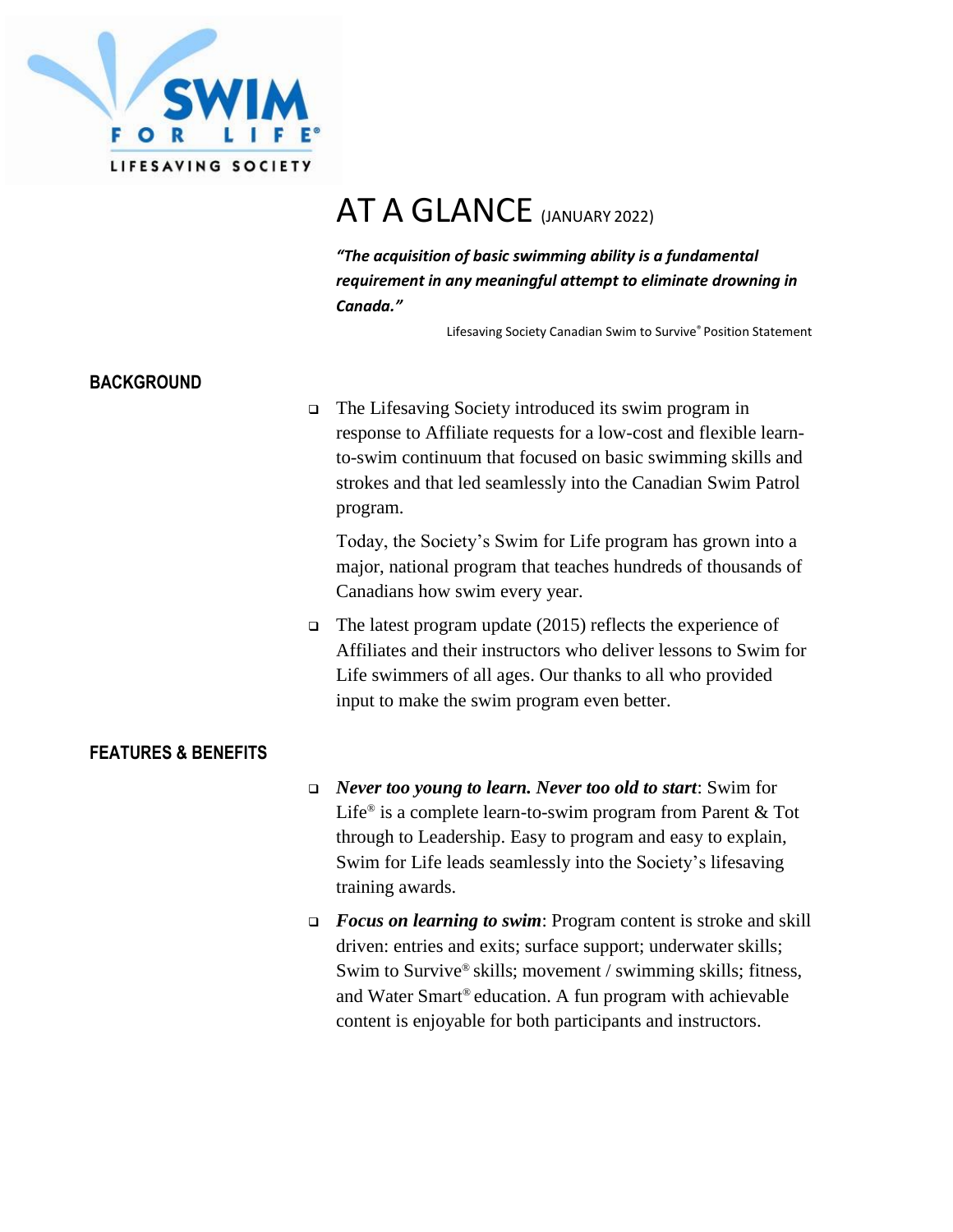❑ *Easy administration*: One fee; no stats; staff and volunteer support during implementation and running of the swim program. One-stop shopping for affiliates, instructors, candidates, and parents.

 $\mathcal{L}_\mathcal{L} = \{ \mathcal{L}_\mathcal{L} = \{ \mathcal{L}_\mathcal{L} = \{ \mathcal{L}_\mathcal{L} = \{ \mathcal{L}_\mathcal{L} = \{ \mathcal{L}_\mathcal{L} = \{ \mathcal{L}_\mathcal{L} = \{ \mathcal{L}_\mathcal{L} = \{ \mathcal{L}_\mathcal{L} = \{ \mathcal{L}_\mathcal{L} = \{ \mathcal{L}_\mathcal{L} = \{ \mathcal{L}_\mathcal{L} = \{ \mathcal{L}_\mathcal{L} = \{ \mathcal{L}_\mathcal{L} = \{ \mathcal{L}_\mathcal{$ 

- ❑ *Flexible delivery*: Choose Swim for Life® modules based on your affiliate needs. Choose candidate recognition pieces (e.g., certificates, badges, seals) that are most appropriate for your clientele.
- ❑ *Customization*: We'll add your logo to candidate certificates and progress reports.
- ❑ *Sponsorship opportunity*: If you secure local sponsorship for Swim for Life, you can put sponsor logos or credits on progress reports and candidate recognition certificates.
- ❑ *Strong leadership training*: Streamlined process for training to reduce barriers in employment. The *Swim for Life Award Guide*, *Teaching Swim for Life*, core plans, lesson plans and other resources enable instructors to teach effectively on the deck and ensure consistency in standards. Instructors recertify through our professional development credit card system.
- ❑ *Water Smart® education*: Not only is Water Smart® education imbedded in the skills of the Swim for Life® program, but we provide Water Smart education materials electronically so you can deliver drowning prevention messages in a variety of formats. This means you can reach the whole family, and deliver appropriate information when it's most relevant according to the time of the year and candidate experiences.

# **SWIM FOR LIFE PROGRAM MODULES**

❑ There are five modules in the Lifesaving Society Swim for Life® program:

**PARENT & TOT 1, 2, 3** for parents and children up to 3 years **PRESCHOOL 1, 2, 3, 4, 5** for children 3–5 years

**SWIMMER 1, 2, 3, 4, 5, 6** for children 5 years and older

**ADULT SWIMMER 1, 2, 3** for people over 16 years

**FITNESS SWIMMER** for swimmers of any age who want to improve their overall physical fitness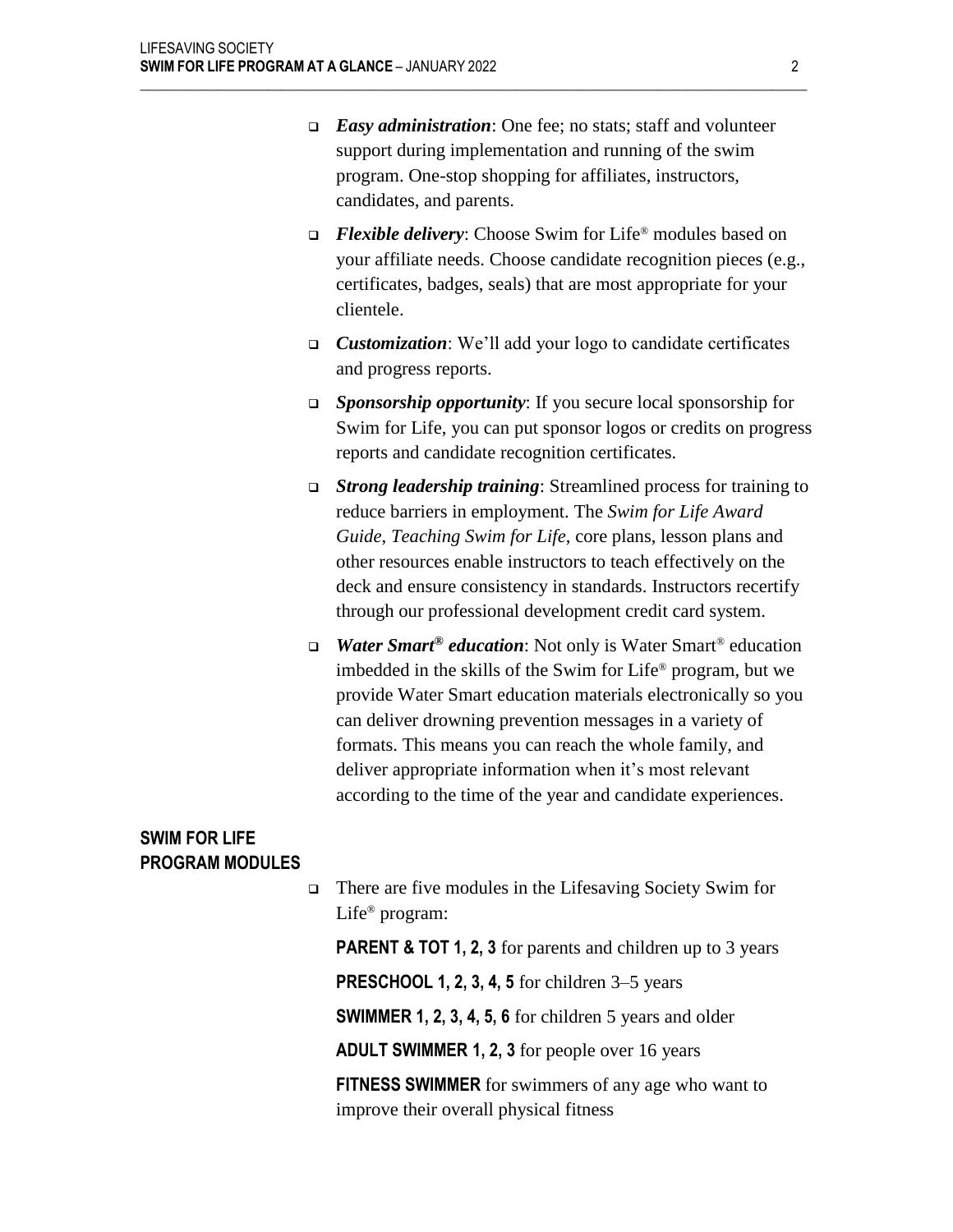We've designed the modules so they flow together seamlessly. You can program them independently  $-$  or as you can see in the Programming Flow Chart on the following page – program them all so they flow logically into each other and on into the basic lifesaving awards: Rookie, Ranger and Star Patrol.

Preschoolers move from Preschool to Swimmer based on age – traditionally around 5–6 years. Preschoolers who have completed Preschool 1 or 2, would move to Swimmer 1; if they have completed Preschool 3, 4, or 5, they would move into Swimmer 2.

❑ Content is organized as follows:

 $\mathcal{L}_\mathcal{L} = \{ \mathcal{L}_\mathcal{L} = \{ \mathcal{L}_\mathcal{L} = \{ \mathcal{L}_\mathcal{L} = \{ \mathcal{L}_\mathcal{L} = \{ \mathcal{L}_\mathcal{L} = \{ \mathcal{L}_\mathcal{L} = \{ \mathcal{L}_\mathcal{L} = \{ \mathcal{L}_\mathcal{L} = \{ \mathcal{L}_\mathcal{L} = \{ \mathcal{L}_\mathcal{L} = \{ \mathcal{L}_\mathcal{L} = \{ \mathcal{L}_\mathcal{L} = \{ \mathcal{L}_\mathcal{L} = \{ \mathcal{L}_\mathcal{$ 

- Entries and exits
- Surface support
- Underwater skills
- Swim to Survive® skills
- Movement / Swimming skills
- Fitness
- Water Smart<sup>®</sup> education
- ❑ Mandatory equipment for the Swim for Life program includes lifejackets of all sizes. Other learn-to-swim equipment such as kickboards, pull buoys and toys will expand the scope for effective and entertaining training.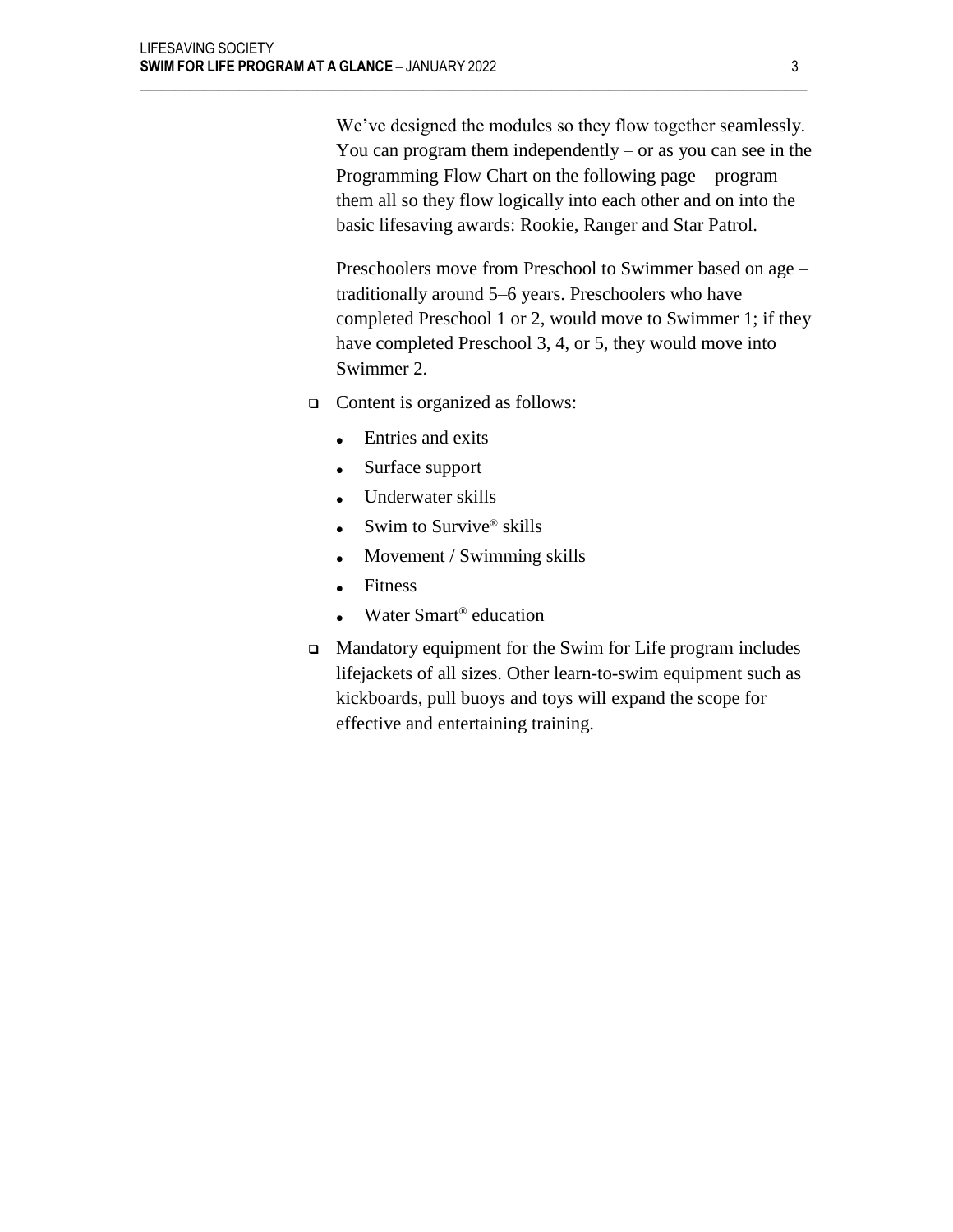# **PROGRAMMING**

# **Swim for Life Flow Chart**

 $\mathcal{L}_\mathcal{L} = \{ \mathcal{L}_\mathcal{L} = \{ \mathcal{L}_\mathcal{L} = \{ \mathcal{L}_\mathcal{L} = \{ \mathcal{L}_\mathcal{L} = \{ \mathcal{L}_\mathcal{L} = \{ \mathcal{L}_\mathcal{L} = \{ \mathcal{L}_\mathcal{L} = \{ \mathcal{L}_\mathcal{L} = \{ \mathcal{L}_\mathcal{L} = \{ \mathcal{L}_\mathcal{L} = \{ \mathcal{L}_\mathcal{L} = \{ \mathcal{L}_\mathcal{L} = \{ \mathcal{L}_\mathcal{L} = \{ \mathcal{L}_\mathcal{$ 

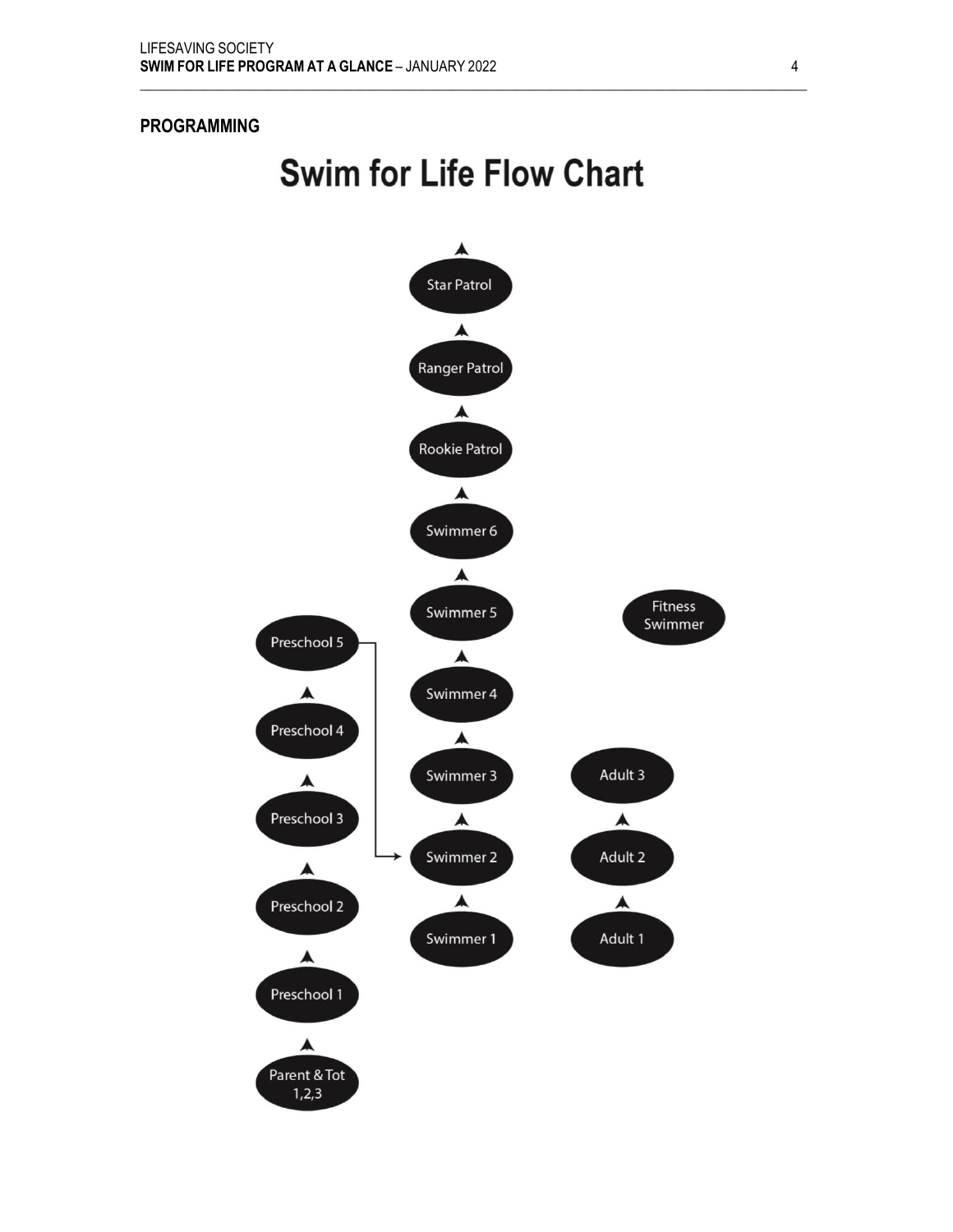*Suggestions for class length and size*: The following will guide programmers, who may adapt these suggestions to meet the needs of their participants. Factors to consider when deciding length of program and class size include: pool spacing, pool depth, use of volunteers or assistant instructors, Ontario Regulation 565, number of classes per session. We recommend 8 classes.

 $\mathcal{L}_\mathcal{L} = \{ \mathcal{L}_\mathcal{L} = \{ \mathcal{L}_\mathcal{L} = \{ \mathcal{L}_\mathcal{L} = \{ \mathcal{L}_\mathcal{L} = \{ \mathcal{L}_\mathcal{L} = \{ \mathcal{L}_\mathcal{L} = \{ \mathcal{L}_\mathcal{L} = \{ \mathcal{L}_\mathcal{L} = \{ \mathcal{L}_\mathcal{L} = \{ \mathcal{L}_\mathcal{L} = \{ \mathcal{L}_\mathcal{L} = \{ \mathcal{L}_\mathcal{L} = \{ \mathcal{L}_\mathcal{L} = \{ \mathcal{L}_\mathcal{$ 

| <b>Module and Level</b> | <b>Suggested</b><br><b>Class Length</b> | <b>Suggested Class Size</b><br>(per instructor) |
|-------------------------|-----------------------------------------|-------------------------------------------------|
| Parent & Tot 1          | 30 min.                                 | $10 - 12$                                       |
| Parent & Tot 2          | 30 min.                                 | $10 - 12$                                       |
| Parent & Tot 3          | 30 min.                                 | $10 - 12$                                       |
| Preschool 1             | 30 min.                                 | $4 - 6$                                         |
| Preschool 2             | 30 min.                                 | $4 - 6$                                         |
| Preschool 3             | 30 min.                                 | 4–6                                             |
| Preschool 4             | 30 min.                                 | $4 - 6$                                         |
| Preschool 5             | 30 min.                                 | $4 - 6$                                         |
| Swimmer 1               | 30 min.                                 | $6 - 8$                                         |
| Swimmer 2               | 30 min.                                 | $6 - 8$                                         |
| Swimmer 3               | 45 min.                                 | $8 - 10$                                        |
| Swimmer 4               | 45 min.                                 | $8 - 10$                                        |
| Swimmer 5               | 45 min.                                 | $10 - 12$                                       |
| Swimmer 6               | 45 min.                                 | $10 - 12$                                       |
| Rookie / Swimmer 7      | 60 min.                                 | $10 - 12$                                       |
| Ranger / Swimmer 8      | 60 min.                                 | $10 - 12$                                       |
| Star / Swimmer 9        | 60 min.                                 | $10 - 12$                                       |
| <b>Fitness Swimmer</b>  | 60 min.                                 | $10 - 12$                                       |
| Adult 1                 | 45 min.                                 | $10 - 12$                                       |
| Adult 2                 | 45 min.                                 | $10 - 12$                                       |
| Adult 3                 | 45 min.                                 | $10 - 12$                                       |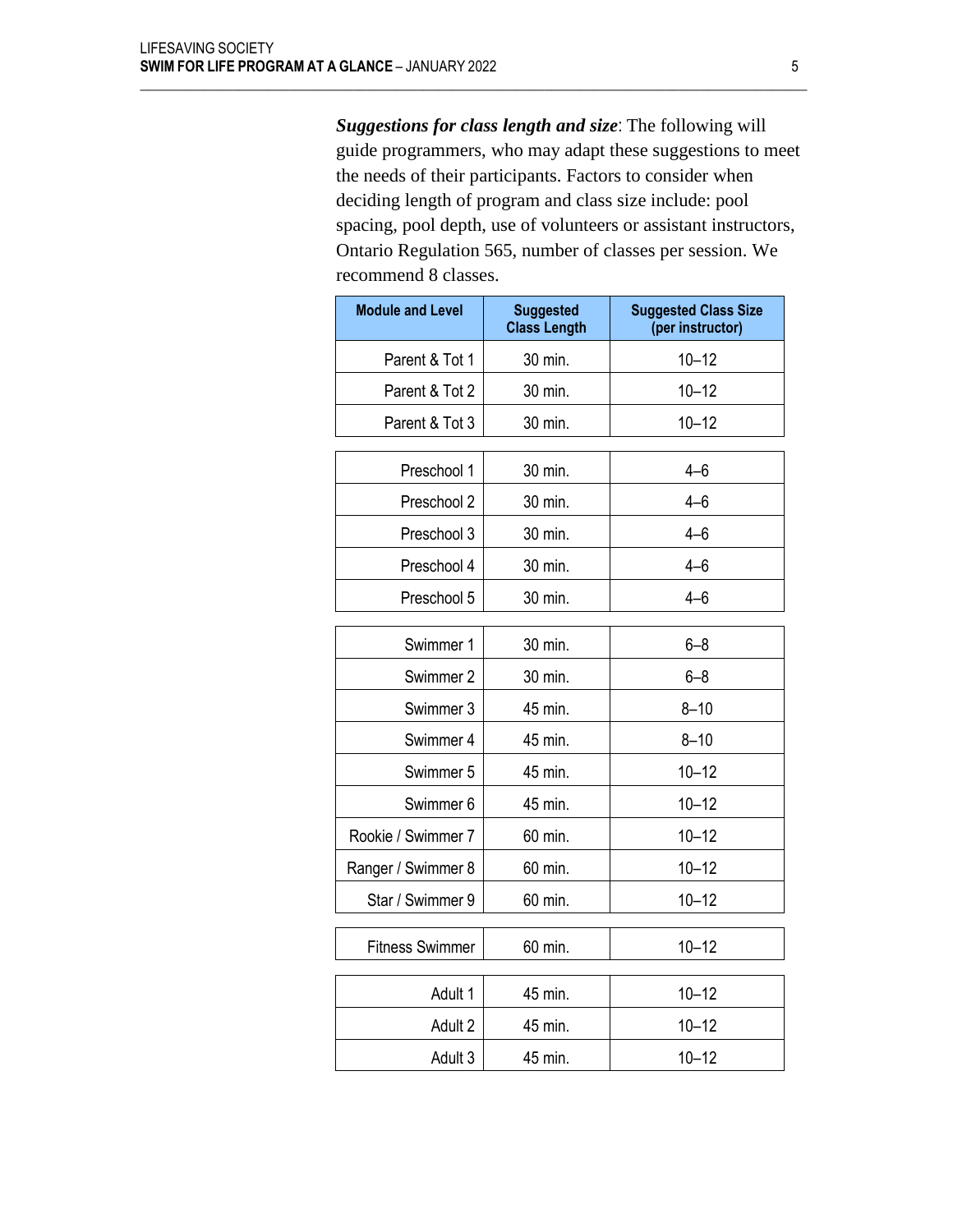# **LEADERSHIP**

# **ASSISTANT INSTRUCTOR**

❑ Through classroom learning and in-water practice, the optional Lifesaving Society Assistant Instructor Course prepares candidates to help certified instructors with swimming and lifesaving classes. Candidates are introduced to key principles of learning and teaching, and they master basic progressions. The roles and responsibilities of instructors and their assistants are emphasized.

**Prerequisites**: 14 years of age by the end of the course and Bronze Cross (or higher) certification.

**Instruction and certification**: Current Swim Instructor Trainer or Lifesaving Instructor Trainer teach and certify candidates.

**Candidate recognition**: Certification card.

 $\mathcal{L}_\mathcal{L} = \{ \mathcal{L}_\mathcal{L} = \{ \mathcal{L}_\mathcal{L} = \{ \mathcal{L}_\mathcal{L} = \{ \mathcal{L}_\mathcal{L} = \{ \mathcal{L}_\mathcal{L} = \{ \mathcal{L}_\mathcal{L} = \{ \mathcal{L}_\mathcal{L} = \{ \mathcal{L}_\mathcal{L} = \{ \mathcal{L}_\mathcal{L} = \{ \mathcal{L}_\mathcal{L} = \{ \mathcal{L}_\mathcal{L} = \{ \mathcal{L}_\mathcal{L} = \{ \mathcal{L}_\mathcal{L} = \{ \mathcal{L}_\mathcal{$ 

**Required references**: Assistant Instructor candidates require the *Canadian Lifesaving Manual* for on-course reference. Our optional *Assistant Instructor Workbook* is recommended.

**Instructional time:** Actual time needed may vary depending on course format, number of candidates and the learning activities selected. A one-weekend format or weekly formats are common. Breaks require additional time. Based on 12-16 candidates:

| <b>Assistant Instructor Course</b> | <b>Classroom</b> | Water |
|------------------------------------|------------------|-------|
| Total Time (18 hr.)                | 9 hr.            | 9 hr. |

**Recertification**: Assistant Instructor certification need not be recertified.

**Fees**: The Lifesaving Society exam fee applies to successful and unsuccessful candidates alike.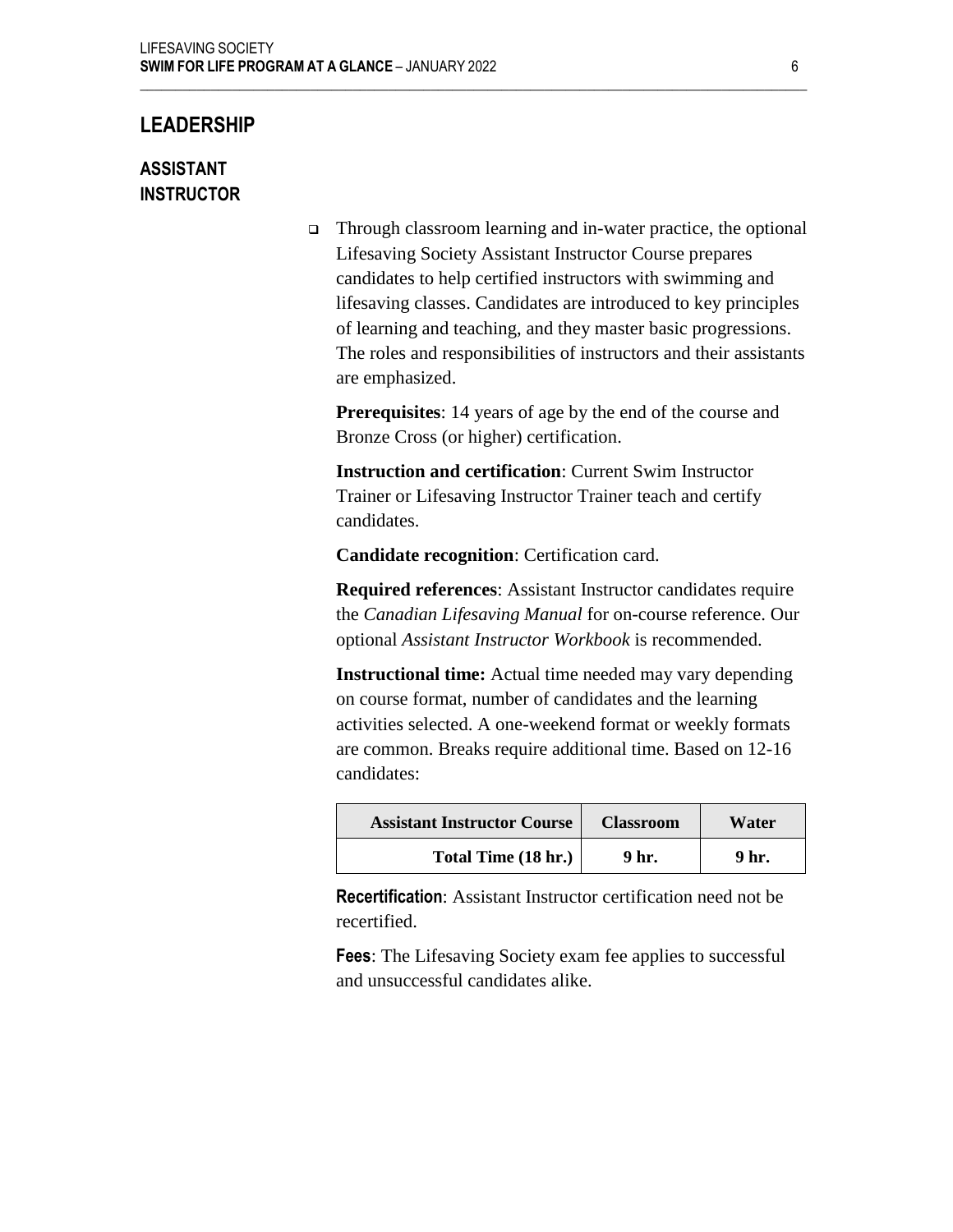# **SWIM INSTRUCTOR**

❑ The Lifesaving Society Swim Instructor course prepares the instructor to teach and evaluate basic swim strokes and related skills. Candidates acquire proven teaching methods, a variety of stroke development drills and correction techniques. Current Swim Instructors teach and certify candidates in all levels of the Swim for Life® program.

**Prerequisites**: 16 years of age by the end of the Swim Instructor Course, and Bronze Cross (or higher) certification

**Instruction and certification**: Current Swim Instructor Trainers teach and certify candidates.

**Candidate recognition**: Certification card.

 $\mathcal{L}_\mathcal{L} = \{ \mathcal{L}_\mathcal{L} = \{ \mathcal{L}_\mathcal{L} = \{ \mathcal{L}_\mathcal{L} = \{ \mathcal{L}_\mathcal{L} = \{ \mathcal{L}_\mathcal{L} = \{ \mathcal{L}_\mathcal{L} = \{ \mathcal{L}_\mathcal{L} = \{ \mathcal{L}_\mathcal{L} = \{ \mathcal{L}_\mathcal{L} = \{ \mathcal{L}_\mathcal{L} = \{ \mathcal{L}_\mathcal{L} = \{ \mathcal{L}_\mathcal{L} = \{ \mathcal{L}_\mathcal{L} = \{ \mathcal{L}_\mathcal{$ 

**Required references**: Swim Instructor Pack: includes *Instructor Manual*, *Swim for Life Award Guide*, *Teaching Swim for Life* and binder. Candidates should bring their *Canadian Lifesaving Manual* for on-course reference.

**Instructional time**: Affiliates may choose to deliver this in a variety of formats (e.g., course, tutorial, self-study). Frequently, Swim Instructor is offered as a stand-alone course or combined with the Lifesaving Instructor course. Actual time needed may vary depending on course format, number of candidates and the learning activities selected. Breaks require additional time. Based on 12–16 candidates:

| <b>Swim Instructor Course</b>                                   | <b>Classroom</b>    | Water               |
|-----------------------------------------------------------------|---------------------|---------------------|
| Total Time (20hr.)                                              | 8.5 hr.             | 11.5 <sub>hr.</sub> |
|                                                                 |                     |                     |
| <b>Combined Swim and</b><br><b>Lifesaving Instructor Course</b> | <b>Classroom</b>    | Water               |
| Total Time (40 hr.)                                             | 17.5 <sub>hr.</sub> | $22.5$ hr.          |

**Recertification**: Swim Instructors remain current for 24 months from the date of certification. Only *current* Swim Instructors may teach and certify Swim for Life candidates. Swim Instructors recertify through the Society's professional development credit system.

**Fees**: The Lifesaving Society exam fee applies to successful and unsuccessful candidates alike.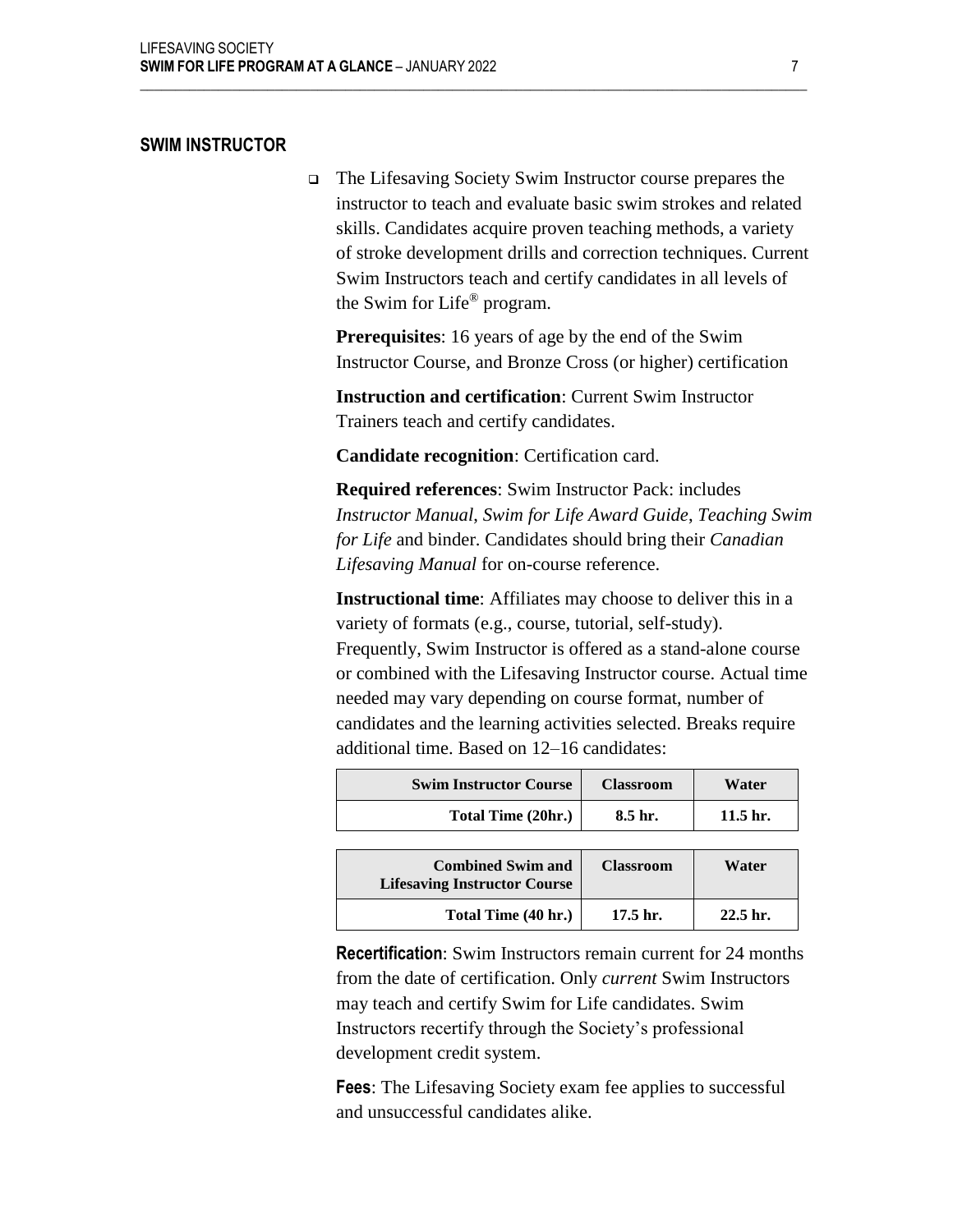# **SWIM INSTRUCTOR TRAINER**

❑ Follows the Lifesaving Society leadership model for Instructor Trainers. Successfully complete the Trainer Course, successfully apprentice with an experienced Swim Instructor Trainer on at least one Swim Instructor course. After completion of apprenticeship and with a positive recommendation from a Swim Instructor Trainer, candidates submit their completed Trainer Training Record and fee to the Society's office.

 $\mathcal{L}_\mathcal{L} = \{ \mathcal{L}_\mathcal{L} = \{ \mathcal{L}_\mathcal{L} = \{ \mathcal{L}_\mathcal{L} = \{ \mathcal{L}_\mathcal{L} = \{ \mathcal{L}_\mathcal{L} = \{ \mathcal{L}_\mathcal{L} = \{ \mathcal{L}_\mathcal{L} = \{ \mathcal{L}_\mathcal{L} = \{ \mathcal{L}_\mathcal{L} = \{ \mathcal{L}_\mathcal{L} = \{ \mathcal{L}_\mathcal{L} = \{ \mathcal{L}_\mathcal{L} = \{ \mathcal{L}_\mathcal{L} = \{ \mathcal{L}_\mathcal{$ 

# **SWIM INSTRUCTOR UPDATE CLINIC**

❑ The Swim Instructor Update Clinic teaches instructors of other agencies' learn-to-swim programs how to deliver the Society's Swim for Life program. Clinics are usually organized with the Affiliate prior to launch of the Swim for Life program. However, the Clinic can be offered to convert staff at a later time.

**Prerequisite**: Minimum 16 years of age, Bronze Cross, and Red Cross Water Safety Instructor or YMCA Swim Instructor or I Can Swim Teacher.

**Who can teach this**: Current Swim Instructor Trainers.

**Candidate certification**: At the conclusion of the clinic, participants complete the Lifesaving Society "Credit Form," which they forward with the appropriate fee to the Society's office. The Society issues a Swim Instructor certification card.

**Required references**: *Swim for Life Award Guide, Teaching Swim for Life.*

**Instructional time**: The Swim Instructor Update Clinic may be customized to reflect the needs and priorities of the Affiliate. Actual time needed may vary depending on clinic format, number of candidates and the learning activities selected. Breaks require additional time. Based on 12–16 candidates:

| Swim Instructor Update Clinic | <b>Classroom</b> | Water         |
|-------------------------------|------------------|---------------|
| Total Time $(3.5 - 5)$ hr.)   | $2 - 3$ hr.      | $1.5 - 2$ hr. |

**Recertification**: None.

**Fees**: There is no Lifesaving Society fee for this clinic.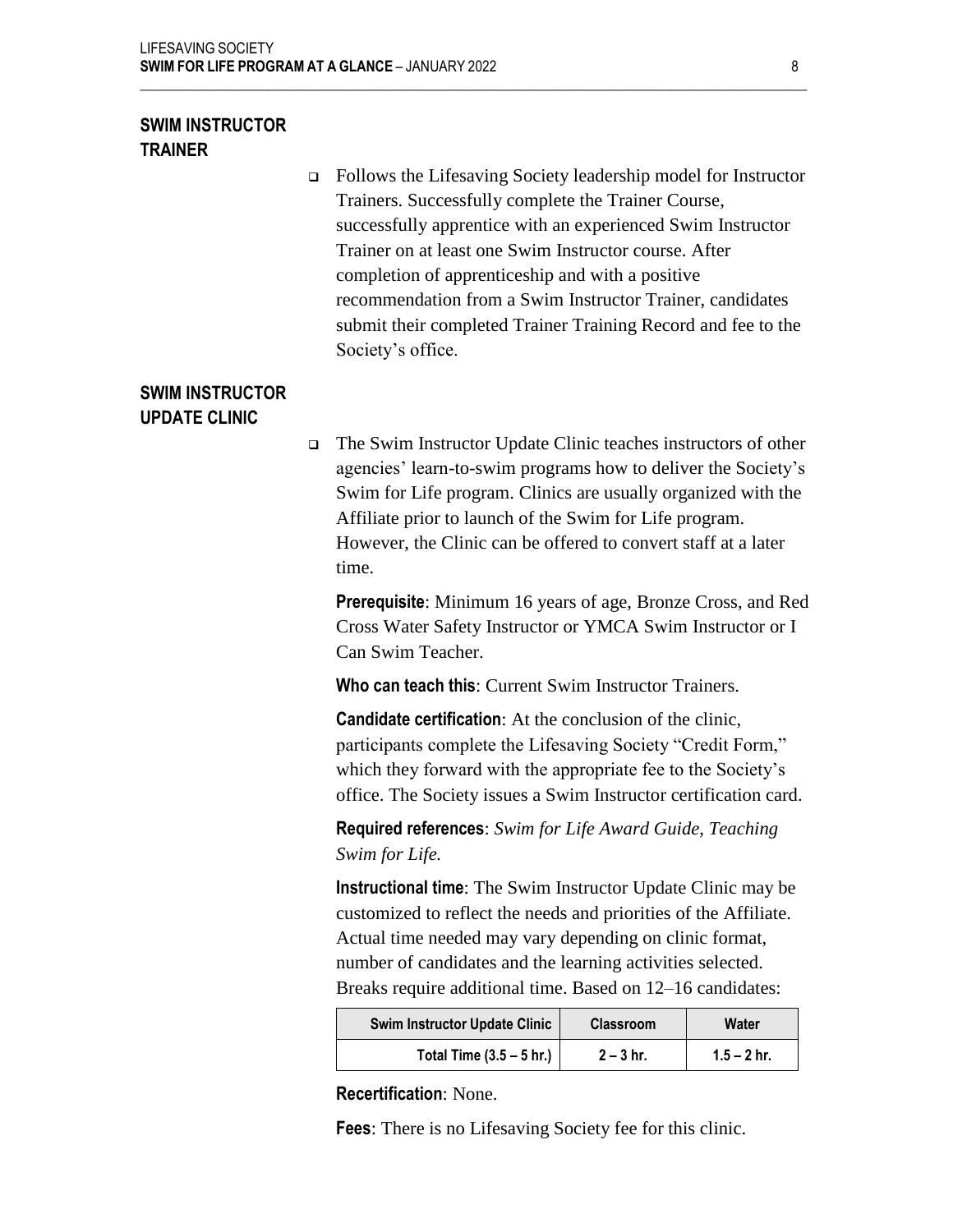# **TRANSITION TEAMWORK**

❑ Once you've decided to implement the Lifesaving Society Swim for Life Program, our team of experts will be delighted to help you make the transition as easy as possible. We'll help you with a step-by-step plan that covers:

- Programming options
- Staff update clinics
- Transition time lining
- Support materials for instructors, administrators and parents
- ❑ When you're ready to move, contact: Sindy Parsons – Program Manager

 $\mathcal{L}_\mathcal{L} = \{ \mathcal{L}_\mathcal{L} = \{ \mathcal{L}_\mathcal{L} = \{ \mathcal{L}_\mathcal{L} = \{ \mathcal{L}_\mathcal{L} = \{ \mathcal{L}_\mathcal{L} = \{ \mathcal{L}_\mathcal{L} = \{ \mathcal{L}_\mathcal{L} = \{ \mathcal{L}_\mathcal{L} = \{ \mathcal{L}_\mathcal{L} = \{ \mathcal{L}_\mathcal{L} = \{ \mathcal{L}_\mathcal{L} = \{ \mathcal{L}_\mathcal{L} = \{ \mathcal{L}_\mathcal{L} = \{ \mathcal{L}_\mathcal{$ 

Lifesaving Society 400 Consumers Road, Toronto, Ontario M2J 1P8 Telephone 416-490-8844, ext. 243 Fax: 416-490-8766 Email: sindyp@lifeguarding.com Web: www.lifesavingsociety.com

# **LICENSED AFFILIATES**

- ❑ With no per-participant charges, Affiliate Members save substantially with the Lifesaving Society Swim for Life® program. Our single annual licensing fee covers unlimited numbers of participants, and provides:
	- Seamless swim program.
	- Electronic worksheets, progress reports, and candidate recognition certificates. Print as you need.
	- Electronic Swim for Life® blurbs for affiliate brochures.
	- Electronic Water Smart<sup>®</sup> drowning prevention learning resources updated regularly.
	- Lifesaving Society office and volunteer support before, during and after implementation of the Swim for Life® program in your organization.
- ❑ *License fees*: The Lifesaving Society is happy to discuss which option is the most economical for its Affiliate Members.
- ❑ *Loyalty Rewards Program*: We also offer a loyalty rewards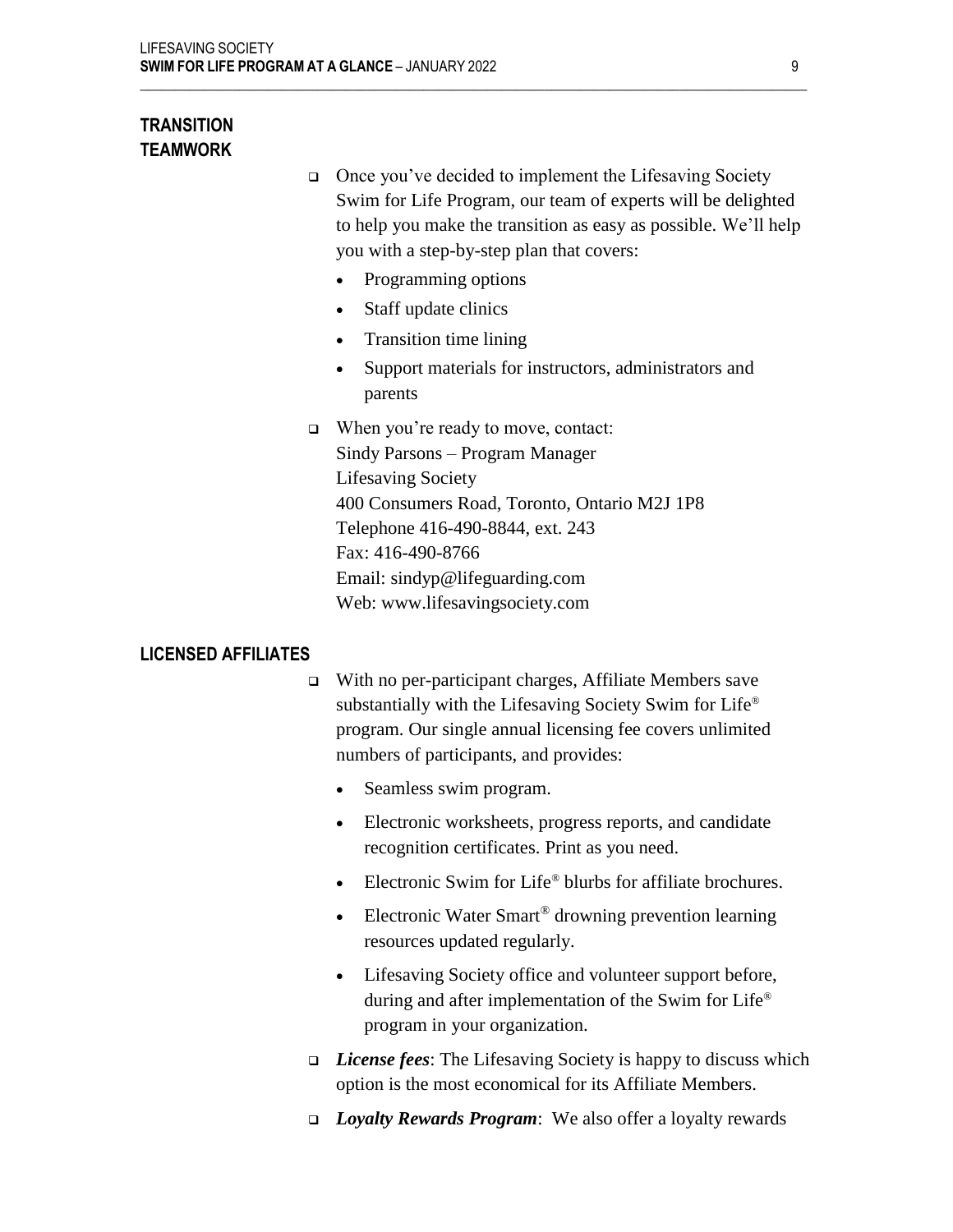program for Affiliate Members. The Society will issue a credit note valued at 10% of eligible annual purchases from the Lifesaving Society to Affiliate members who:

 $\mathcal{L}_\mathcal{L} = \{ \mathcal{L}_\mathcal{L} = \{ \mathcal{L}_\mathcal{L} = \{ \mathcal{L}_\mathcal{L} = \{ \mathcal{L}_\mathcal{L} = \{ \mathcal{L}_\mathcal{L} = \{ \mathcal{L}_\mathcal{L} = \{ \mathcal{L}_\mathcal{L} = \{ \mathcal{L}_\mathcal{L} = \{ \mathcal{L}_\mathcal{L} = \{ \mathcal{L}_\mathcal{L} = \{ \mathcal{L}_\mathcal{L} = \{ \mathcal{L}_\mathcal{L} = \{ \mathcal{L}_\mathcal{L} = \{ \mathcal{L}_\mathcal{$ 

- Sign a Swim for Life license for a minimum of 5 years and
- Exclusively offer the Lifesaving Society's Swim for Life, Swim Patrol, Bronze medal awards, National Lifeguard, First Aid and related leadership programs.

Affiliates need not offer all Society training programs, but must not offer any competing programs within their aquatic department.

Affiliates may apply the credit note against the purchase of all Lifesaving Society programs, products and services including LifeguardDepot.com merchandise. There is no cash surrender value.

Affiliates interested in enrolling in the loyalty rewards program should contact the Lifesaving Society office.

Note: The pricing below is subject to change.

# *Municipal:*

# *Select one of the options below (per population)*

| Under 10,000 population    | \$606    |
|----------------------------|----------|
| Under 50,000 population    | \$910    |
| Under 100,000 population   | \$1,212  |
| Under 150,000 population   | \$2,122  |
| Under 200,000 population   | \$3,000  |
| Under 300, 000 population  | \$6,000  |
| Under 400,000 population   | \$9,000  |
| Under 500,000 population   | \$12,000 |
| Under 1,000,000 population | \$24,000 |
| Over 1,000,000 population  | \$36,000 |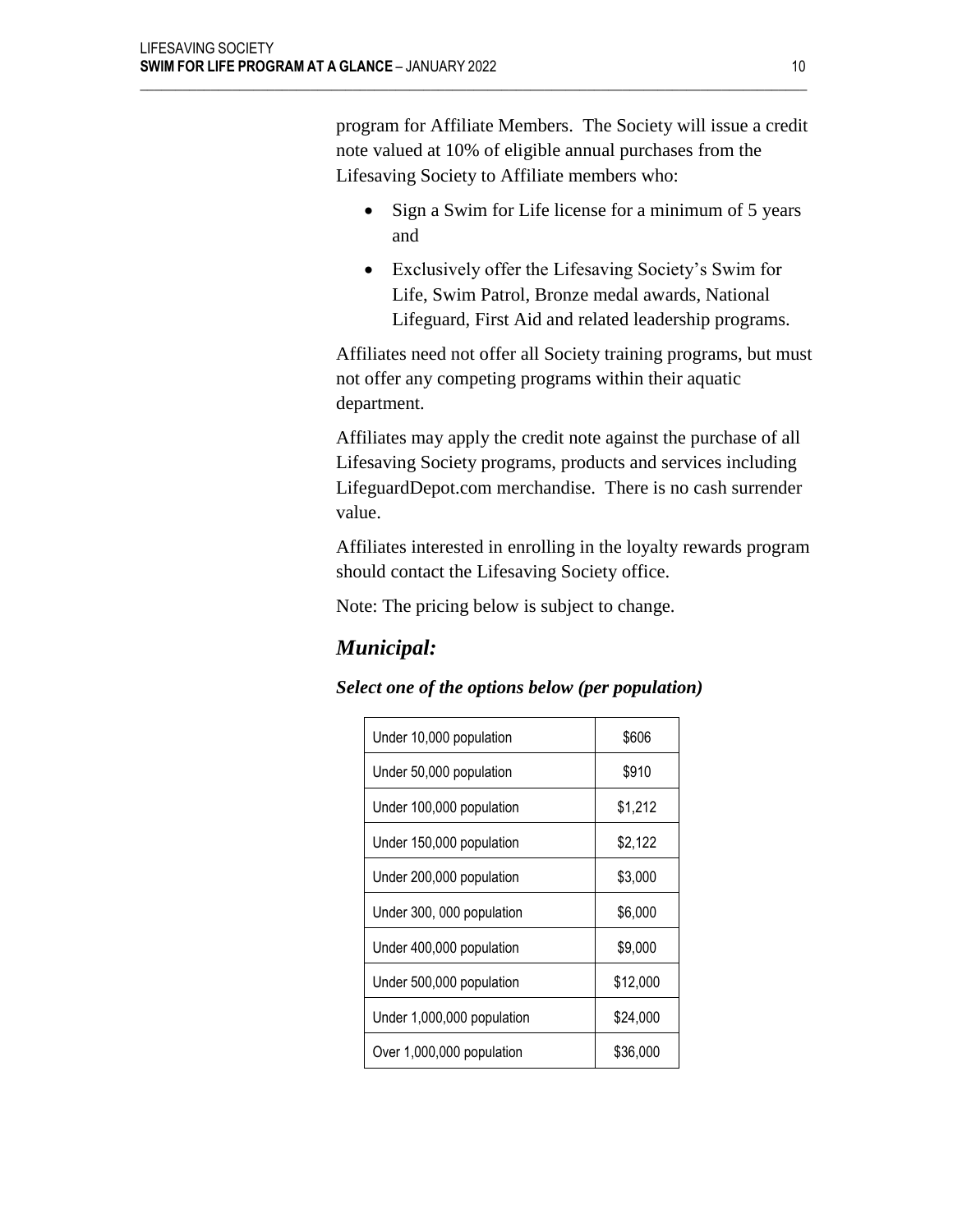# *Non-municipal*

• *Option A – Year-round indoor facility*

 $\mathcal{L}_\mathcal{L} = \{ \mathcal{L}_\mathcal{L} = \{ \mathcal{L}_\mathcal{L} = \{ \mathcal{L}_\mathcal{L} = \{ \mathcal{L}_\mathcal{L} = \{ \mathcal{L}_\mathcal{L} = \{ \mathcal{L}_\mathcal{L} = \{ \mathcal{L}_\mathcal{L} = \{ \mathcal{L}_\mathcal{L} = \{ \mathcal{L}_\mathcal{L} = \{ \mathcal{L}_\mathcal{L} = \{ \mathcal{L}_\mathcal{L} = \{ \mathcal{L}_\mathcal{L} = \{ \mathcal{L}_\mathcal{L} = \{ \mathcal{L}_\mathcal{$ 

*Private organization* (offering programs to the general public): \$1,403 per facility

or

*Charitable organization, not-for-profit institution* (offering programs to internal students or members only): \$701 per facility

- *Option B – Summer-only facility* (e.g., camps, backyard pools, waterfronts): \$150 per facility
- ❑ Swim Program Licensed Affiliates who wish to do so may purchase cloth badges and/or seals as optional candidate recognition items as follows:

| <b>Module</b>  | <b>Badges</b> | <b>Seals (Stickers)</b> |
|----------------|---------------|-------------------------|
| Parent & Tot   | none          | yes                     |
| Preschool      | yes           | yes                     |
| <b>Swimmer</b> | yes           | yes                     |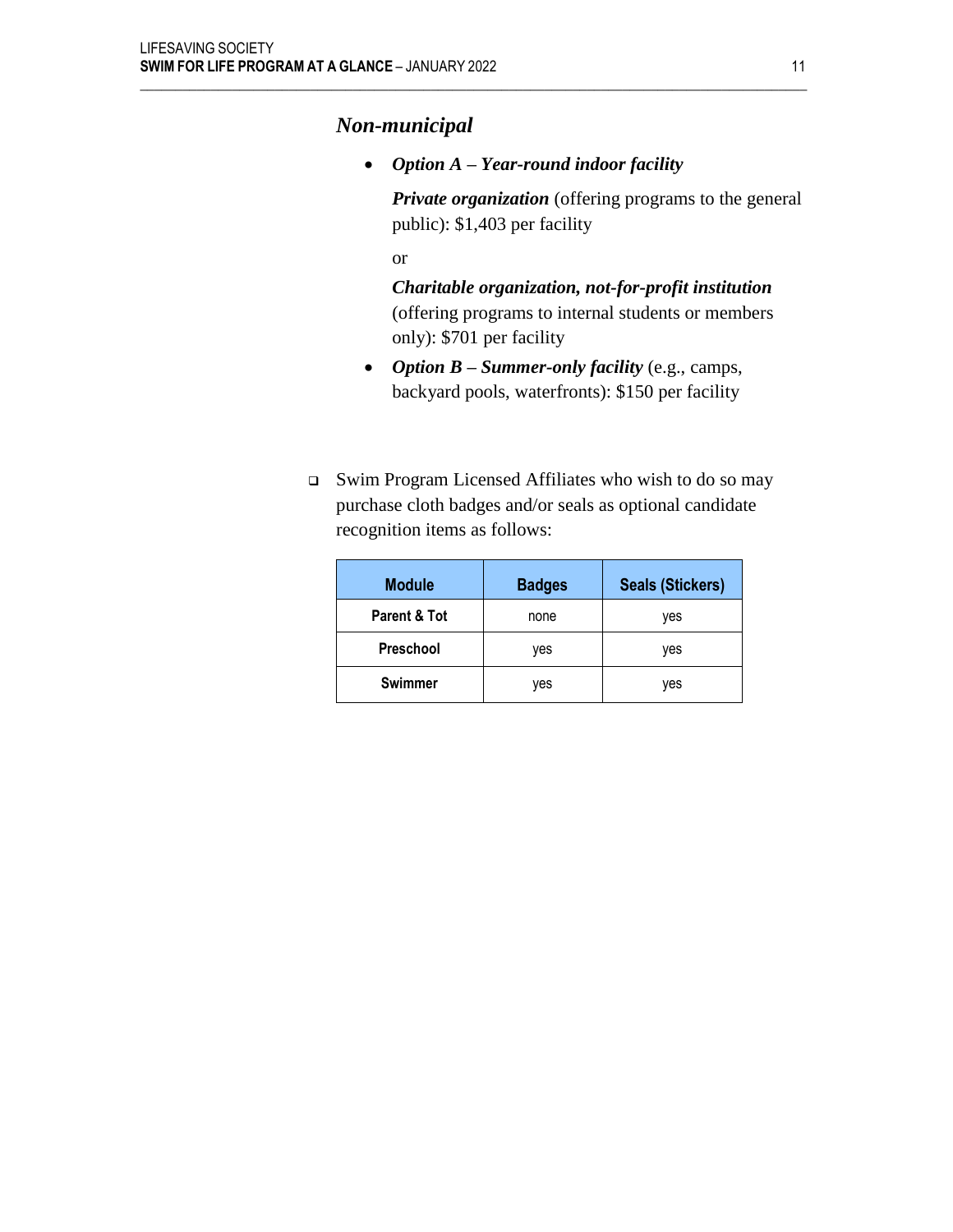# **SWIM PROGRAM AD-BLURBS FOR AFFILIATE BROCHURES**

# *Overview Copy*

 $\mathcal{L}_\mathcal{L} = \{ \mathcal{L}_\mathcal{L} = \{ \mathcal{L}_\mathcal{L} = \{ \mathcal{L}_\mathcal{L} = \{ \mathcal{L}_\mathcal{L} = \{ \mathcal{L}_\mathcal{L} = \{ \mathcal{L}_\mathcal{L} = \{ \mathcal{L}_\mathcal{L} = \{ \mathcal{L}_\mathcal{L} = \{ \mathcal{L}_\mathcal{L} = \{ \mathcal{L}_\mathcal{L} = \{ \mathcal{L}_\mathcal{L} = \{ \mathcal{L}_\mathcal{L} = \{ \mathcal{L}_\mathcal{L} = \{ \mathcal{L}_\mathcal{$ 

You can spot Water Smart<sup>®</sup> kids right away. They're the ones who know how to swim and behave safely around water. The Lifesaving Society's Swim for Life® program makes sure your kids are Water Smart® before they get in too deep.

You're never too young to start, and never too old to learn. Swim for Life<sup>®</sup> offers different strokes for different folks – of all ages and abilities.

# *Quick-Art 1*

# Never too young to learn. Never too old to start.<br>SWIM FOR LIFE

*Quick-Art 2*

PARENT AND TOT ~ PRESCHOOL ~ SWIMMER Never too young to learn.

SWIM FOR LIFE

*Quick-Art 3*

ADULT  $\sim$  1  $\sim$  2  $\sim$  3 Never too old to start.SWIM FOR LIFE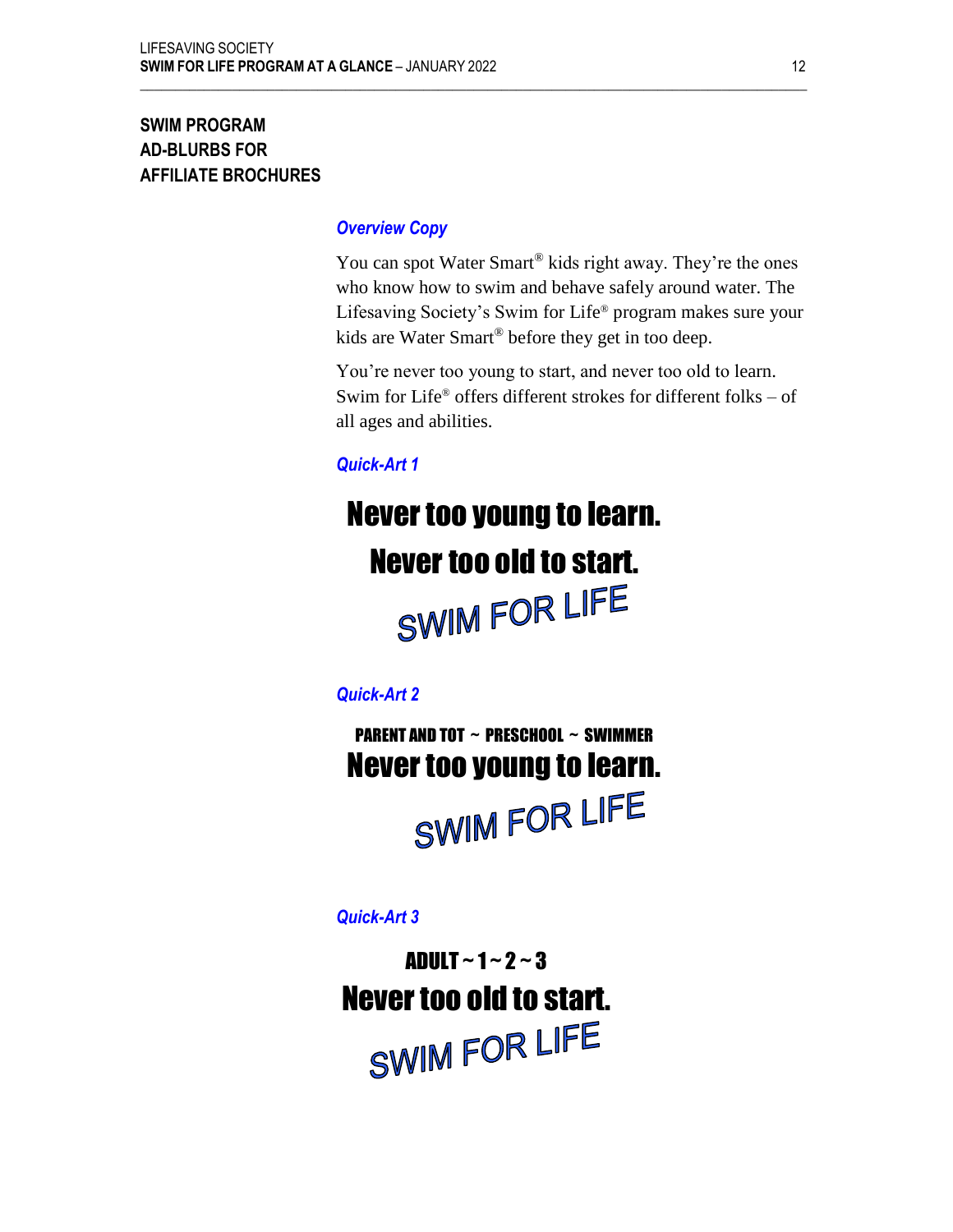## **Parent & Tot Program** *Overview Copy*

Spend quality time with your child while you both have fun and learn and socialize.

 $\mathcal{L}_\mathcal{L} = \{ \mathcal{L}_\mathcal{L} = \{ \mathcal{L}_\mathcal{L} = \{ \mathcal{L}_\mathcal{L} = \{ \mathcal{L}_\mathcal{L} = \{ \mathcal{L}_\mathcal{L} = \{ \mathcal{L}_\mathcal{L} = \{ \mathcal{L}_\mathcal{L} = \{ \mathcal{L}_\mathcal{L} = \{ \mathcal{L}_\mathcal{L} = \{ \mathcal{L}_\mathcal{L} = \{ \mathcal{L}_\mathcal{L} = \{ \mathcal{L}_\mathcal{L} = \{ \mathcal{L}_\mathcal{L} = \{ \mathcal{L}_\mathcal{$ 

Through structured in-water interaction between parent and child, we stress the importance of play in developing waterpositive attitudes and skills. We provide Lifesaving Society Water Smart<sup>®</sup> tips on keeping your child safe in any aquatic setting. Certified instructors provide guidance and answers to your questions.

Because activities and progressions are based on child development, you register in the level appropriate for your child's age: 4–12 months, 12–24 months, or 2–3 years.

## *Levels Copy*

**Parent & Tot 1**: Designed for the 4 to 12-month-old to learn to enjoy the water with the parent.

**Parent & Tot 2**: Designed for the 12 to 24-month-old to learn to enjoy the water with the parent.

**Parent & Tot 3**: Designed for the 2 to 3-year-old to learn to enjoy the water with the parent.

#### **Preschool Program** *Overview Copy*

Give your child a head start on learning to swim. The Lifesaving Society Preschool program develops an appreciation and healthy respect for the water before these kids get in too deep.

In our basic aquatic progressions we work to ensure 3 to 5-year olds become comfortable in the water and have fun acquiring and developing a foundation of water skills. We incorporate Lifesaving Society Water Smart® education in all Preschool levels.

#### *Levels copy*

**Preschool 1**: We encourage the parent to participate until their child lets them know they can do it themselves (thank you very much). These preschoolers will have fun learning to get in and out of the water. We'll help them jump into chest deep water. They'll floats and glide on their front and back, and learn to get their face wet and blow bubbles underwater.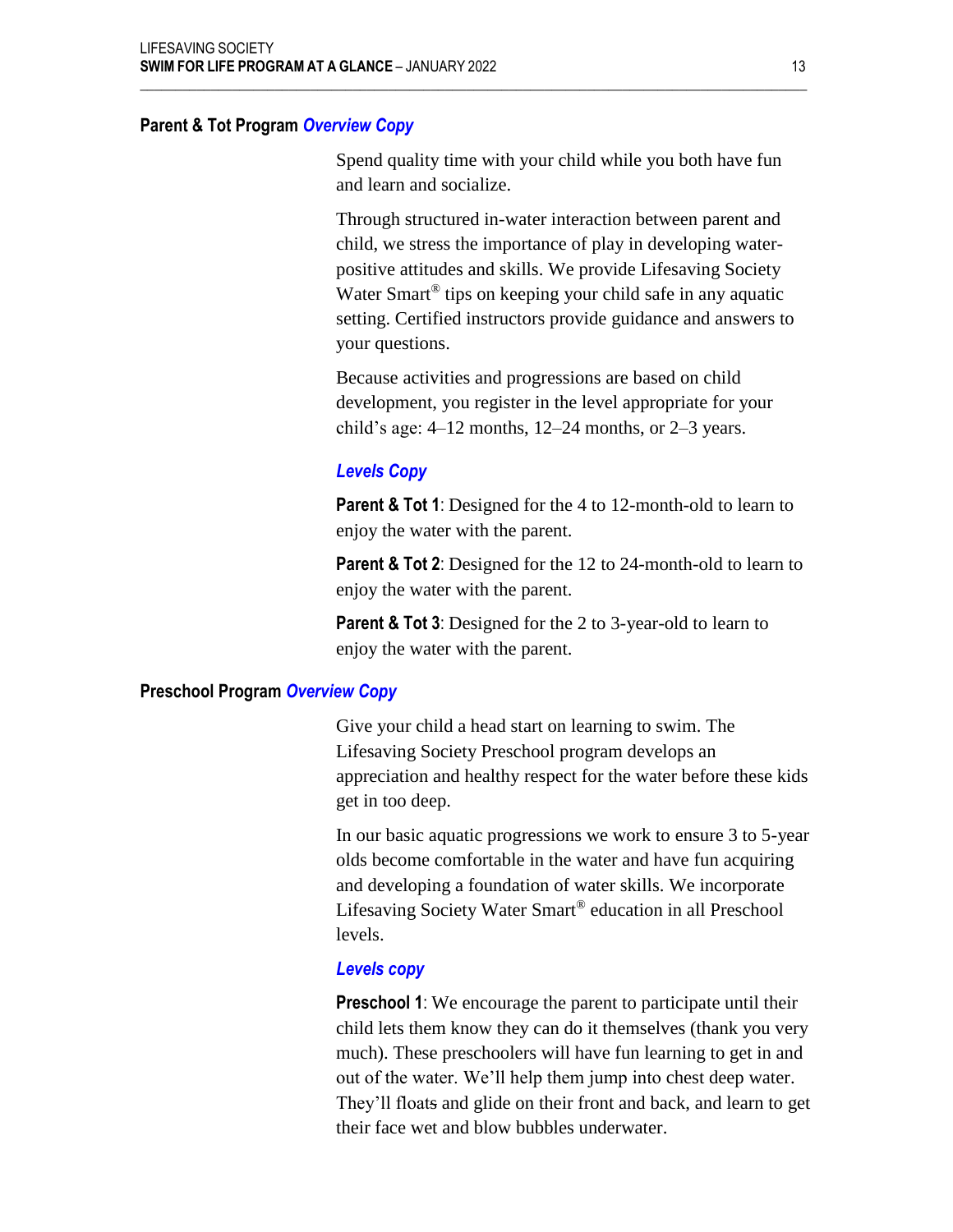**Preschool 2**: These preschoolers learn to jump into chest deep water by themselves, and get in and get out wearing a lifejacket. They'll submerge and exhale underwater. While wearing a lifejacket they'll glide on their front and back.

 $\mathcal{L}_\mathcal{L} = \{ \mathcal{L}_\mathcal{L} = \{ \mathcal{L}_\mathcal{L} = \{ \mathcal{L}_\mathcal{L} = \{ \mathcal{L}_\mathcal{L} = \{ \mathcal{L}_\mathcal{L} = \{ \mathcal{L}_\mathcal{L} = \{ \mathcal{L}_\mathcal{L} = \{ \mathcal{L}_\mathcal{L} = \{ \mathcal{L}_\mathcal{L} = \{ \mathcal{L}_\mathcal{L} = \{ \mathcal{L}_\mathcal{L} = \{ \mathcal{L}_\mathcal{L} = \{ \mathcal{L}_\mathcal{L} = \{ \mathcal{L}_\mathcal{$ 

**Preschool 3**: These youngsters will try both jumping and a sideways entry into deep water while wearing a lifejacket. They'll recover objects from the bottom in waist-deep water. They'll work on kicking and gliding through the water on their front and back.

**Preschool 4**: Advanced preschoolers will learn to do solo jumps into deeper water and get out by themselves. They'll do sideways entries and open their eyes underwater. They'll master a short (5 m) swim on their front wearing a lifejacket and gliding and kicking on their side.

**Preschool 5**: These youngsters get more adventuresome with a forward roll entry wearing a lifejacket and treading water for 10 sec. They'll work on front and back crawl swims for 5 m, interval training and get a giggle out of whip kick.

#### **Swimmer Program** *Overview Copy*

The Lifesaving Society's 6-level Swimmer program makes sure your children learn how to swim before they get in too deep.

Swimmer progressions accommodate children 5 years and older including absolute beginners as well as swimmers who want to build on the basics.

We stress lots of in-water practice to develop solid swimming strokes and skills. We incorporate Lifesaving Society Water Smart® education in all Swimmer levels.

## *Levels Copy*

**Swimmer 1**: These beginners will become comfortable jumping into water with and without a lifejacket. They'll learn to open their eyes, exhale and hold their breath underwater. They'll work on floats, glides and kicking through the water on their front and back.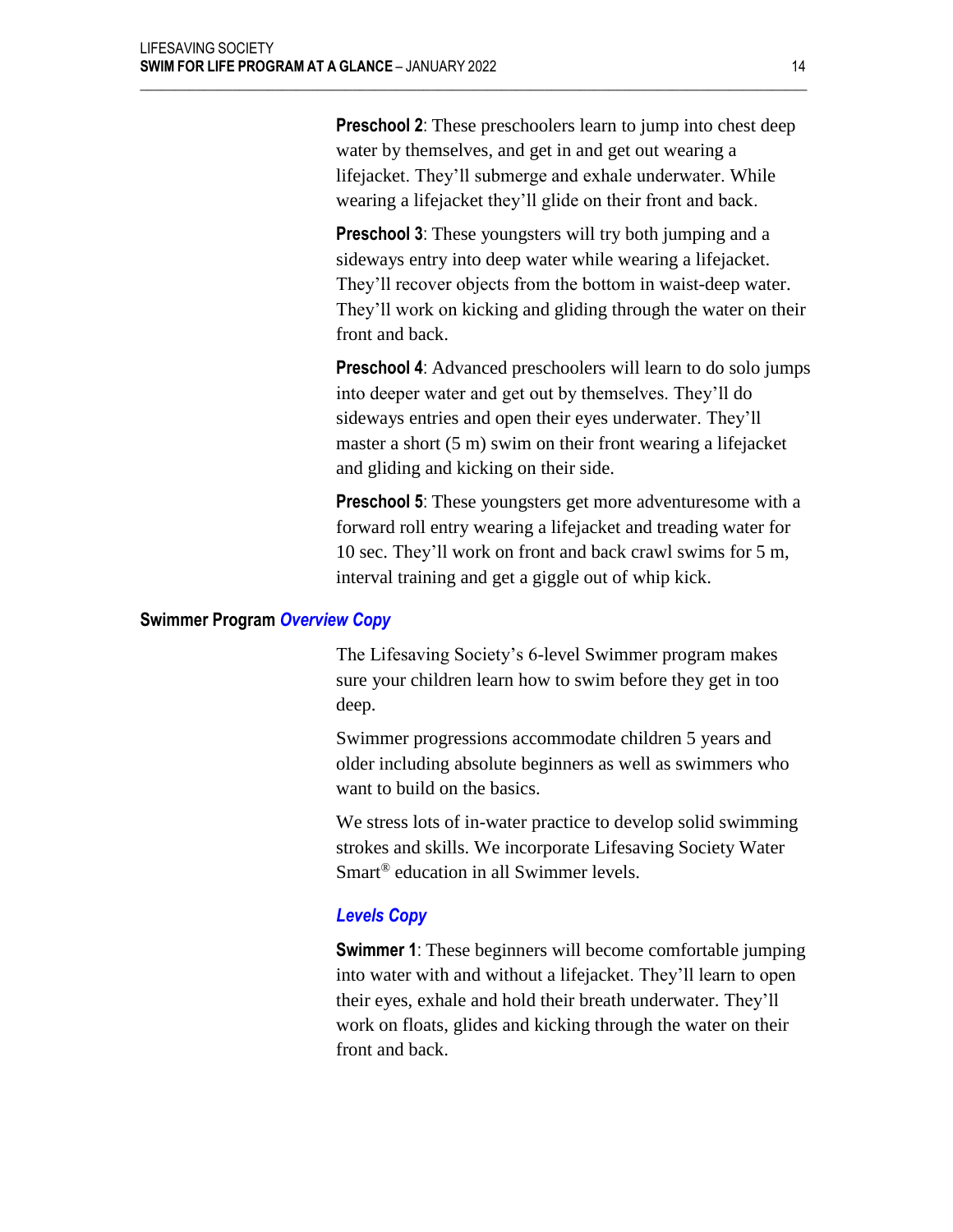**Swimmer 2**: These advanced beginners will jump into deeper water, and learn to be comfortable falling sideways into the water wearing a lifejacket. They'll be able to support themselves at the surface without an aid, learn whip kick, swim 10 m on their front and back, and be introduced to flutter kick interval training (4 x 5 m).

 $\mathcal{L}_\mathcal{L} = \{ \mathcal{L}_\mathcal{L} = \{ \mathcal{L}_\mathcal{L} = \{ \mathcal{L}_\mathcal{L} = \{ \mathcal{L}_\mathcal{L} = \{ \mathcal{L}_\mathcal{L} = \{ \mathcal{L}_\mathcal{L} = \{ \mathcal{L}_\mathcal{L} = \{ \mathcal{L}_\mathcal{L} = \{ \mathcal{L}_\mathcal{L} = \{ \mathcal{L}_\mathcal{L} = \{ \mathcal{L}_\mathcal{L} = \{ \mathcal{L}_\mathcal{L} = \{ \mathcal{L}_\mathcal{L} = \{ \mathcal{L}_\mathcal{$ 

**Swimmer 3**: These junior swimmers will dive, do in-water front somersaults, and handstands. They'll work on 15 m of front crawl, back crawl and 10 m of whip kick. Flutter kick interval training increases to 4 x 15 m.

**Swimmer 4:** These intermediate swimmers will swim 5 m underwater and lengths of front, back crawl, whip kick, and breaststroke arms with breathing. Their new bag of tricks includes the completion of the Canadian Swim to Survive® Standard. They'll cap it all off with front crawl sprints over 25 m and 4 x 25 m front or back crawl interval training.

**Swimmer 5:** These swimmers will master shallow dives, cannonball entries, eggbeater kicks, and in-water backward somersaults. They'll refine their front and back crawl over 50 m swims of each, and breaststroke over 25 m. Then they'll pick up the pace in 25 m sprints and two interval training bouts: 4 x 50 m front or back crawl; and 4 x 15 m breaststroke.

**Swimmer 6**: These advanced swimmers will rise to the challenge of sophisticated aquatic skills including stride entries, compact jumps and lifesaving kicks like eggbeater and scissor kick. They'll develop strength and power in head-up breaststroke sprints over 25 m. They'll easily swim lengths of front crawl, back crawl, and breaststroke, and they'll complain about the 300 m workout.

#### **Swim Patrol** *Overview Copy*

The Lifesaving Society's 3-level Canadian Swim Patrol program provides enriched training for those who want to develop swim strokes and skills while having fun in the challenging world of lifesaving. Swim Patrol develops swimming strength and efficiency with emphasis on Water Smart<sup>®</sup> behaviour. Skill drills enhance capability in the water, good physical conditioning and lifesaving judgment.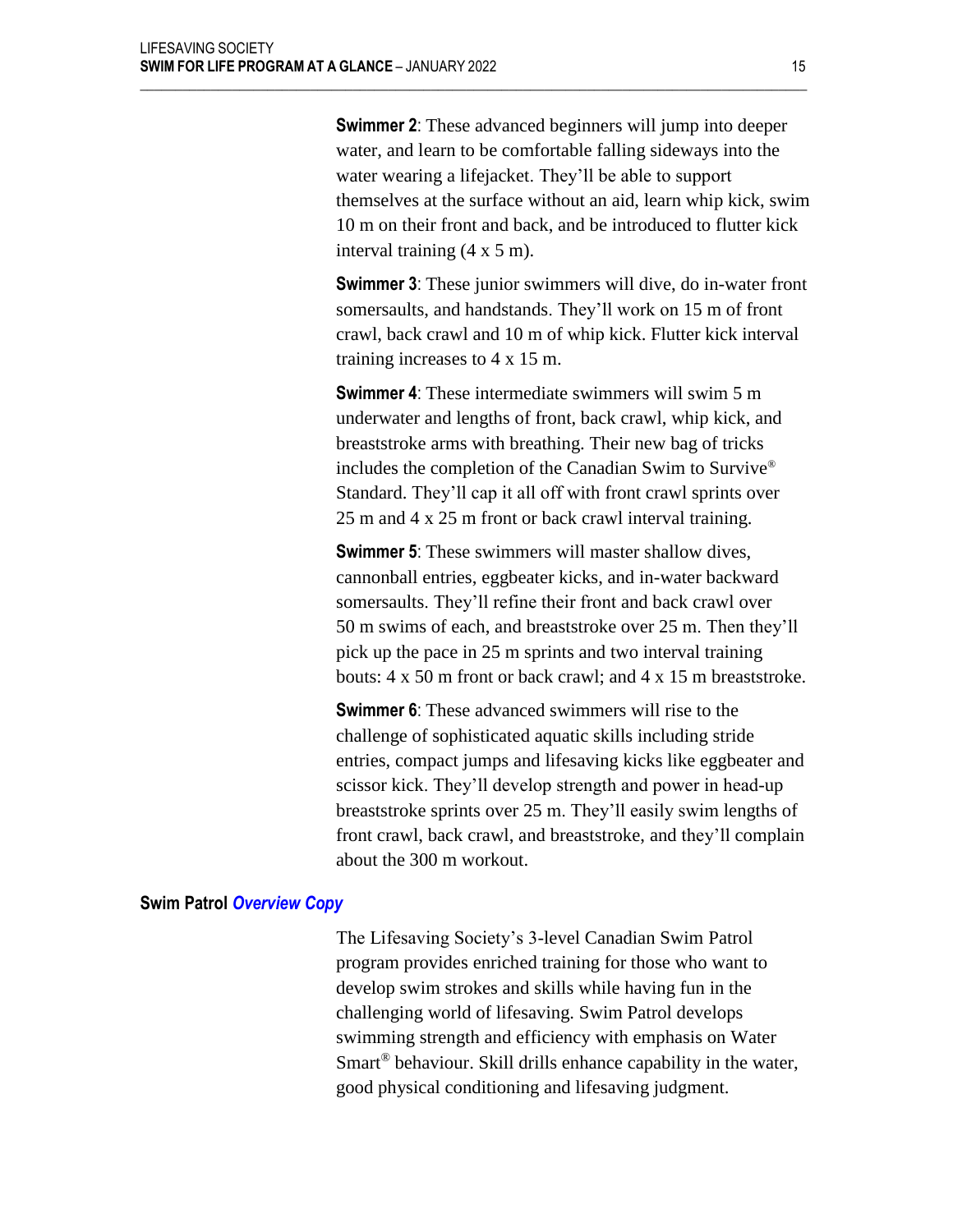## *Levels Copy*

 $\mathcal{L}_\mathcal{L} = \{ \mathcal{L}_\mathcal{L} = \{ \mathcal{L}_\mathcal{L} = \{ \mathcal{L}_\mathcal{L} = \{ \mathcal{L}_\mathcal{L} = \{ \mathcal{L}_\mathcal{L} = \{ \mathcal{L}_\mathcal{L} = \{ \mathcal{L}_\mathcal{L} = \{ \mathcal{L}_\mathcal{L} = \{ \mathcal{L}_\mathcal{L} = \{ \mathcal{L}_\mathcal{L} = \{ \mathcal{L}_\mathcal{L} = \{ \mathcal{L}_\mathcal{L} = \{ \mathcal{L}_\mathcal{L} = \{ \mathcal{L}_\mathcal{$ 

**Rookie Patrol**: Swimmers continue stroke development with 50 m swims of front crawl, back crawl and breaststroke. Lifesaving sport skills include a 25 m obstacle swim and 15 m object carry. First aid focuses on assessment of conscious victims, contacting EMS, and treatment for bleeding. Fitness improves in 350 m workouts and 100 m timed swims.

**Ranger Patrol:** Swimmers develop better strokes over 75 m swims of each stroke. They tackle lifesaving sport skills in a lifesaving medley, timed object support and rescue with a buoyant aid. First aid focuses on assessment of unconscious victims, treatment of victims in shock and obstructed airway procedures. Skill drills develop a strong lifesaving foundation.

**Star Patrol:** Swimmers are challenged with 600 m workouts, 300 m timed swims and a 25 m object carry. Strokes are refined over 100 m swims. First aid focuses on treatment of bone or joint injuries and respiratory emergencies including asthma and allergic reactions. Lifesaving skills include defence methods, victim removals and rolling over and supporting a victim face up in shallow water.

#### **Adult Program** *Overview Copy*

Whether you're just starting out or just want help with your strokes, our Adult program is for the young at heart – no matter what your age. Set your own goals. Work with certified instructors to learn to swim, or improve your current swimming ability and water fitness.

You won't be going to the Olympics, but you'll develop water confidence and smooth recognizable strokes good enough for lane swimming and fit enough for the beach. We incorporate Lifesaving Society Water Smart® education in all Adult levels.

#### *Levels Copy*

**Adult 1**: You'll work towards a 10–15 m swim on your front and back. You'll do jump entries from the side and recover an object from the bottom in chest-deep water. Improve your fitness and your flutter kick with 4 x 9–12 m interval training.

**Adult 2**: Kick it up a notch working on two interval training